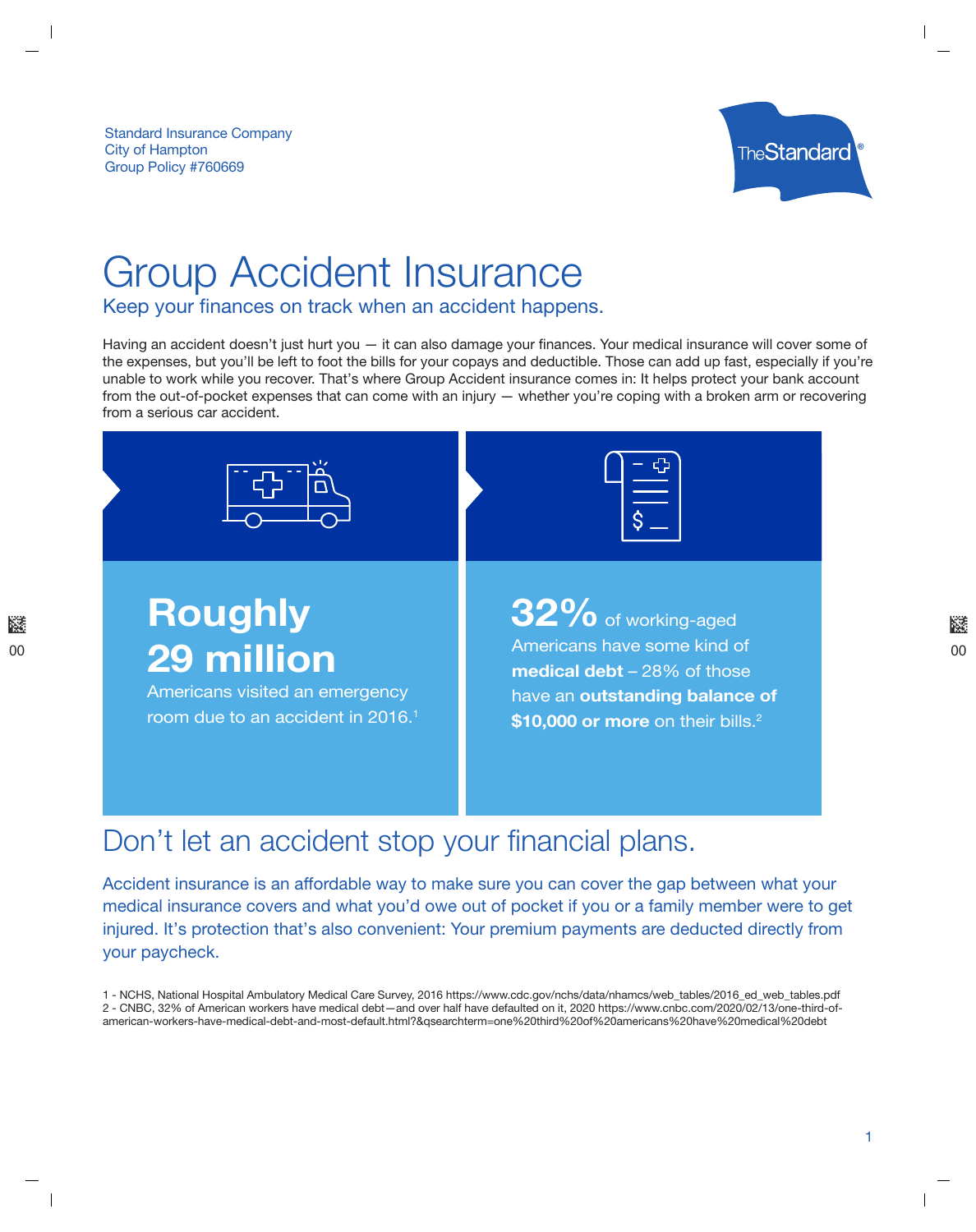## Here's how it works:

In the event of a covered accident, your Accident insurance will pay a benefit directly to you. You can use this money wherever you need it most – whether that's to help with your deductible, copays and other medical bills, or your daily expenses while you recover.

Let's say your teenage daughter gets injured during tryouts for her school basketball team and goes to urgent care for treatment. Diagnosis: dislocated elbow and fracture of the forearm and wrist. Although surgery isn't necessary, she will need follow-up appointments and physical therapy.



You'd get an additional 25% if your child is injured while participating in an organized athletic activity  $-$  whether it's football practice, a soccer game or dance class.

#### **BENEFITS PAID TO YOU**

| Dislocated Elbow\$1,000                       |  |
|-----------------------------------------------|--|
|                                               |  |
|                                               |  |
| Physician Follow-up Appointment\$70           |  |
| Physical Therapy Appointment (2 visits) \$100 |  |
|                                               |  |
| <b>Youth Organized Sports Benefit</b>         |  |
| Total paid directly to you\$3,238             |  |

Imagine that you survive a serious car accident. After a trip to the ER, you stay in the hospital for several days while you recover. In the weeks following the accident, you have a follow-up appointment at a clinic in another city and physical therapy.



Because you drove more than 100 miles one way for your follow-up appointment, you'd receive an extra \$200. If your car accident occurred more than 100 miles away from your home and a family member who resides with you traveled to be near you while you were in the hospital, we'd pay additional benefits to help cover lodging expenses.

#### **BENEFITS PAID TO YOU**

| <b>Total paid directly to you\$16.420</b> |  |
|-------------------------------------------|--|
| Transportation Benefit\$200               |  |
|                                           |  |
| Physical Therapy Appointment\$50          |  |
| Physician Follow-up Appointment\$70       |  |
|                                           |  |
| Knee Cap Fracture\$1,300                  |  |
| Right Leg Fracture\$6,000                 |  |
| 5-Day Hospital Confinement                |  |
| Hospital Admission Benefit \$1,500        |  |
|                                           |  |
| Emergency Room Visit\$200                 |  |
|                                           |  |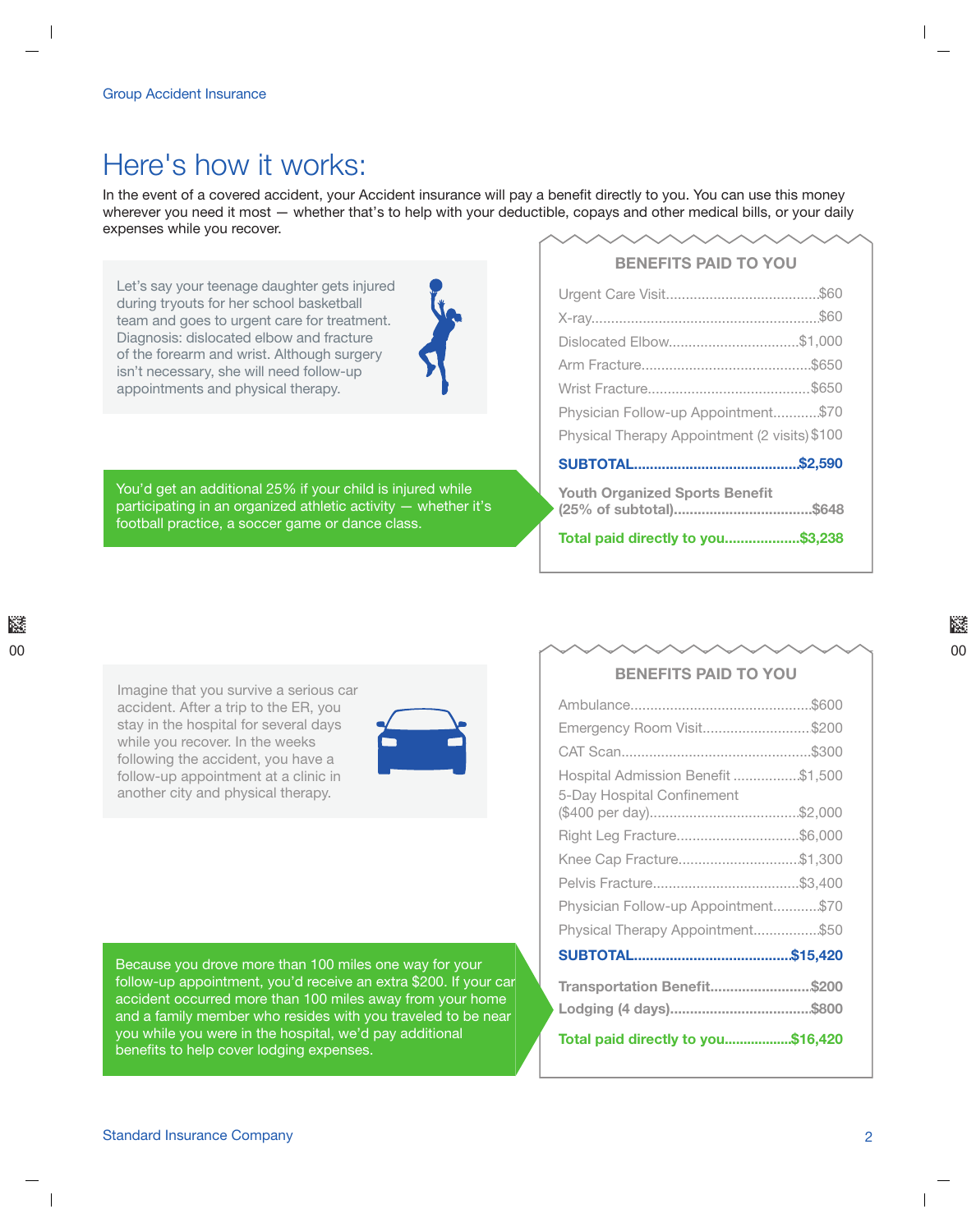## **Affordable Group Rates**

Because you'll be buying this insurance through City of Hampton, you'll have access to affordable group rates. You'll also have the convenience of having your premium deducted directly from your paycheck. Your rates will not increase as you grow older  $-$  meaning you'll pay the same premium for the life of the policy, even if you continue your coverage after your employment with City of Hampton ends (this is known as portability).

You can get a Health Maintenance Screening Benefit of \$75 each year just for going to the doctor for a covered wellness screening, which may include a novel infectious disease test (including COVID-19) or a mammogram  $-$  that typically costs you nothing under your medical insurance.

This coverage provides a Line of Duty Benefit for public safety officers who suffer an accidental death or covered dismemberment or impairment while on the job.

It pays to be well-adjusted. If you need to see a chiropractor while you're recovering from an accident, you can get a benefit of \$60 (up to two visits per accident, providing those visits are on different days).

Staying in a hospital can be costly, even with medical insurance coverage. You'll receive a \$1,500 benefit if you're admitted - plus \$400 for every day you're hospitalized.\* And if you're admitted or confined to a critical care unit while you're in the hospital, you'll receive additional critical care unit benefits.

If you or a dependent travel at least 100 miles from your or your dependent's place of residence for treatment, you'll receive a Transportation Benefit of \$200 for each day of travel.\*\* We'll pay a \$200 Lodging Benefit per day\*\* if you or a dependent travel at least 100 miles from your or your dependent's place of residence for treatment and you, your dependent or another person incurs a lodging expense.

\*Up to 365 days per accident.

\*\*Maximum 30 days per accident; 90 days per year.

| Coverage for                       | <b>Semimonthly Premium</b> |
|------------------------------------|----------------------------|
| You                                | \$7.33                     |
| You and your spouse                | \$11.57                    |
| You and your children              | \$13.82                    |
| You, your spouse and your children | \$21.62                    |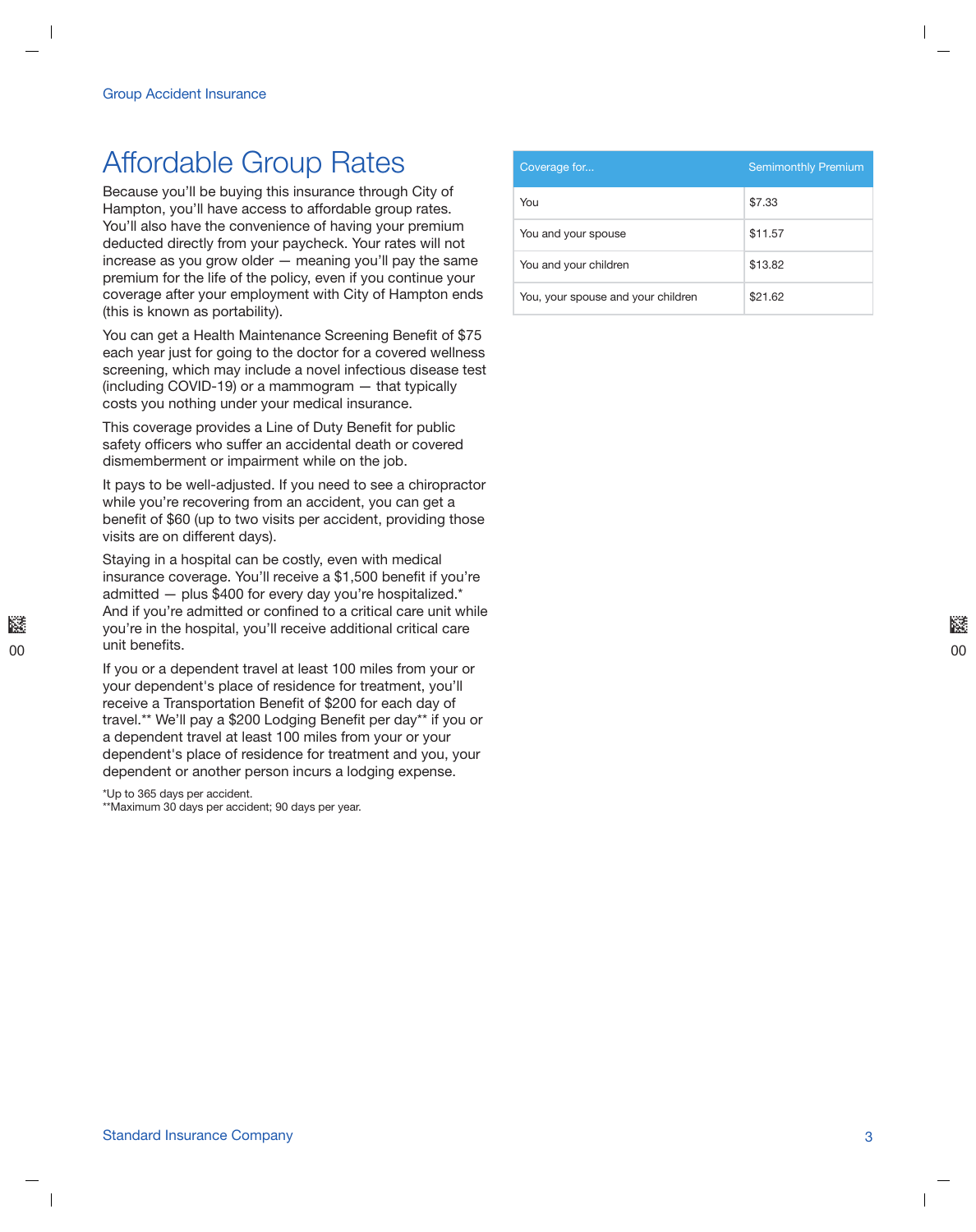# These are actual benefits you could receive in the event of a covered accident. Benefits are paid once per covered accident unless otherwise noted:

| <b>Emergency Care Benefits</b>                                                                |         |
|-----------------------------------------------------------------------------------------------|---------|
| Ambulance - Air                                                                               | \$1,500 |
| Ambulance - Ground                                                                            | \$600   |
| <b>Emergency Room Visit</b>                                                                   | \$200   |
| Urgent Care Visit                                                                             | \$60    |
| Initial Care Visit (not payable if Urgent Care or<br>Emergency Room Visit Benefit is payable) | \$60    |
| Emergency Dental Care - Crown                                                                 | \$350   |
| Emergency Dental Care - Extraction                                                            | \$150   |
| Outpatient X-ray                                                                              | \$60    |
| Major Diagnostic Exam<br>(such as CT scan, MRI, EEG)                                          | \$300   |
| Transfusion Blood, Plasma or Platelets                                                        | \$600   |

| <b>Specific Injury Benefits</b>                                                                   |                                          |
|---------------------------------------------------------------------------------------------------|------------------------------------------|
| <b>Burns</b>                                                                                      | \$500-\$12,500,<br>depending on severity |
| Coma                                                                                              | \$15,000                                 |
| Concussion                                                                                        | \$200                                    |
| Eye Injury                                                                                        | \$300                                    |
| Lacerations                                                                                       | \$100-\$800, depending<br>on size        |
| Skin Graft                                                                                        | 50% of burn benefit                      |
| <b>Follow-Up Care</b>                                                                             |                                          |
| Medical Appliance (e.g., wheelchair, cane<br>or brace)                                            | \$200                                    |
| Chiropractic Care (maximum 2 visits per<br>covered accident, 1 per day)                           | \$60 per day                             |
| Physician Follow-up (maximum 3 visits per<br>covered accident, 1 per day)                         | \$70 per day                             |
| <b>Hearing Device</b>                                                                             | \$600                                    |
| Prosthesis                                                                                        | One:<br>\$1,000<br>Two or more: \$2,000  |
| Occupational, Speech or Physical Therapy<br>(maximum 4 visits per covered accident, 1<br>per day) | \$50 per day                             |

| <b>Dislocations</b>                                                                    | Non-surgical/Surgical                                               |
|----------------------------------------------------------------------------------------|---------------------------------------------------------------------|
| Ankle, Collarbone (sternoclavicular), Elbow,<br>Foot, Hand, Lower Jaw, Shoulder, Wrist | \$1,000/\$2,000                                                     |
| Knee (not including kneecap)                                                           | \$1,000/\$2,000                                                     |
| Collarbone (acromioclavicular), Spine                                                  | \$500/\$1,000                                                       |
| Finger, Rib, Toe                                                                       | \$200/\$400                                                         |
| Hip                                                                                    | \$3,500/\$7,000                                                     |
| Partial Dislocation                                                                    | 25% of the associated<br>dislocation listed<br>above (non-surgical) |

| <b>Fractures</b>                                                                                                                                 | Non-surgical/Surgical                                            |
|--------------------------------------------------------------------------------------------------------------------------------------------------|------------------------------------------------------------------|
| Ankle, Arm (shoulder to elbow), Arm (elbow<br>to wrist), Collarbone, Elbow, Foot, Hand,<br>Kneecap, Lower Jaw, Shoulder Blade,<br>Sternum, Wrist | \$650/\$1,300                                                    |
| Bones of Face, Coccyx, Nose, Vertebrae                                                                                                           | \$750/\$1.500                                                    |
| Rib                                                                                                                                              | \$500/\$1000                                                     |
| Finger, Toe                                                                                                                                      | \$200/\$400                                                      |
| Hip                                                                                                                                              | \$3,000/\$6,000                                                  |
| Leg (hip to knee)                                                                                                                                | \$3,000/\$6,000                                                  |
| Leg (knee to ankle), Pelvis,<br>Vertebral Column                                                                                                 | \$1,700/\$3,400                                                  |
| Skull (depressed)                                                                                                                                | \$5,250/\$10,500                                                 |
| Skull (non-depressed)                                                                                                                            | \$2,000/\$4,000                                                  |
| <b>Chip Fracture</b>                                                                                                                             | 25% of the associated<br>fracture listed above<br>(non-surgical) |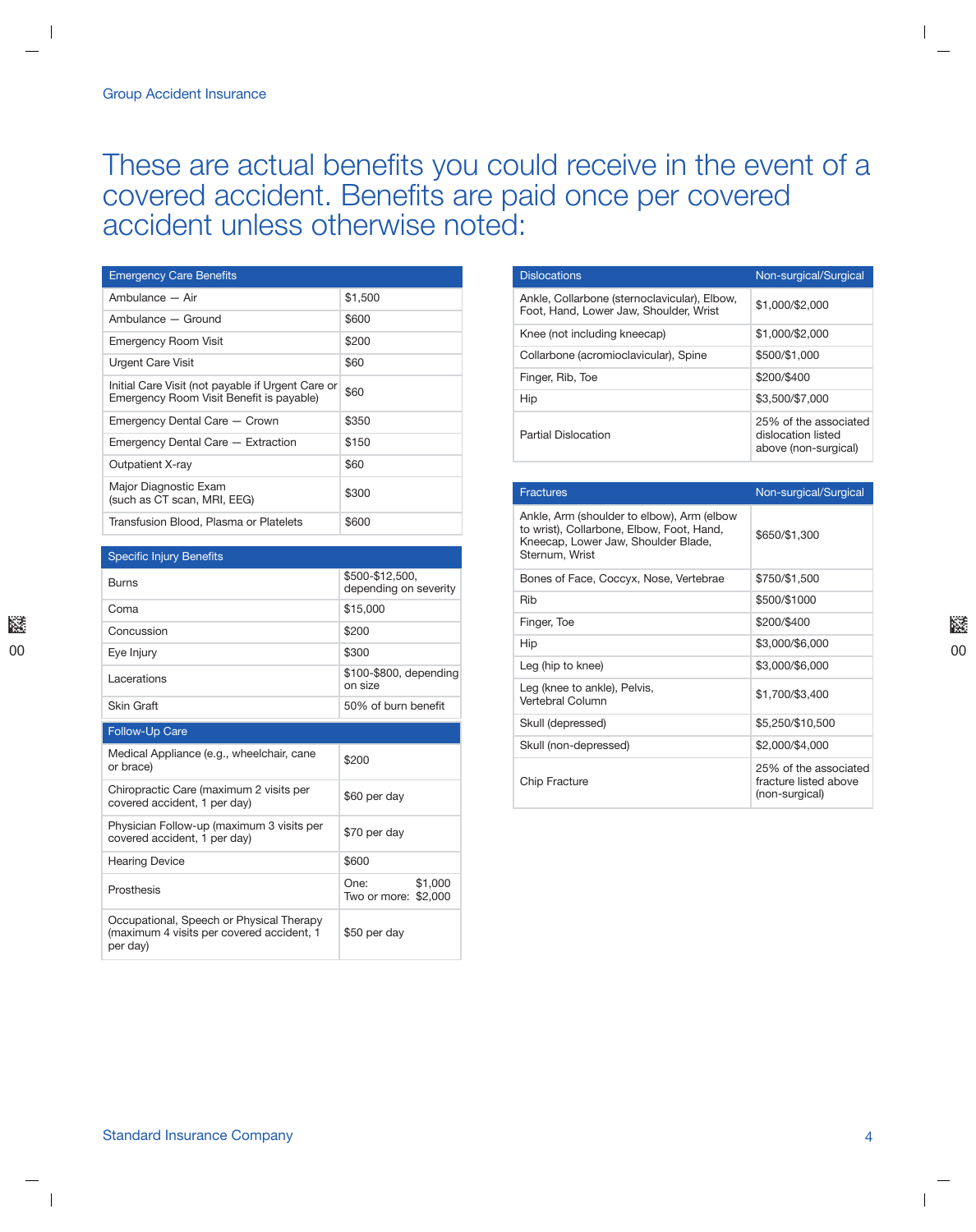#### Surgical Benefits

Knee Cartilage (Once per covered accident, regardless of whether one or both knees require repair. If both exploratory and repair surgeries are performed, will pay repair benefit amount)

| Exploratory | \$250     |
|-------------|-----------|
| Repair      | ∫ \$1,000 |

Tendon, Ligament, Rotator Cuff (If two or more surgeries are required for the same covered accident, will pay the highest benefit amount)

| Exploratory           | \$250   |
|-----------------------|---------|
| Repair of one         | \$1,000 |
| Repair of two or more | \$1,500 |
| <b>Ruptured Disc</b>  |         |
| Repair                | \$1,000 |

Abdominal/Thoracic Surgery (If more than one surgery required for the same covered accident, will pay the highest benefit amount)

| Exploratory                      | \$400   |
|----------------------------------|---------|
| Laparoscopic Repair Surgery      | \$1,000 |
| Open Repair Surgery              | \$2,000 |
| <b>Surgical Facility Benefit</b> | \$500   |

| <b>Hospital Benefits</b>                                                           |               |
|------------------------------------------------------------------------------------|---------------|
| Hospital Admission (once per covered<br>accident)                                  | \$1,500       |
| Daily Hospital Confinement (maximum 365<br>days per covered accident)              | \$400 per day |
| Critical Care Unit Admission* (once per<br>covered accident)                       | \$1,000       |
| Daily Critical Care Unit Confinement*<br>(maximum of 15 days per covered accident) | \$200 per day |
| Daily Rehabilitation Facility<br>(maximum 90 days per covered accident)            | \$150 per day |

\* Payable in addition to any Hospital Admission and/or Daily Hospital Confinement Benefit you may be eligible to receive.

| <b>Additional Benefits</b>                                                                                                 |                                            |
|----------------------------------------------------------------------------------------------------------------------------|--------------------------------------------|
| Lodging (per day, to a maximum of 30<br>days per covered accident and a total of<br>90 days per year)                      | \$200                                      |
| Transportation (per trip)<br>(per day, to a maximum of 30 days per<br>covered accident and a total of 90 days<br>per year) | \$200                                      |
| Health Maintenance Screening Benefit<br>(once per calendar year)                                                           | \$75                                       |
| Youth Organized Sports Benefit                                                                                             | Additional 25% of total<br>benefit payable |

| Accidental Death and Dismemberment (AD&D)     |                                   |
|-----------------------------------------------|-----------------------------------|
| Accidental Death<br>You:<br>Spouse:<br>Child: | \$100,000<br>\$50,000<br>\$25,000 |

In the event of a covered accidental dismemberment or impairment, this policy would pay a percentage of the Accidental Death benefit:

| Loss of both hands or feet                                | 30% |
|-----------------------------------------------------------|-----|
| Loss of one hand and one foot                             | 30% |
| Loss of one hand or one foot                              | 15% |
| Loss of one digit (finger or toe)                         | 2%  |
| Loss of two or more digits (fingers and/<br>or toes)      | 5%  |
| Uniplegia                                                 | 15% |
| Hemiplegia, Paraplegia or Triplegia                       | 30% |
| Quadriplegia                                              | 50% |
| Loss of sight (one eye); loss of hearing<br>(one ear)     | 15% |
| Loss of sight (both eyes); loss of hearing<br>(both ears) | 30% |

In the event of an accidental death, this policy would pay the full Accidental Death benefit. In certain scenarios, it would also pay an additional percentage of the Accidental Death benefit:

| Air Bag Benefit                                                                                                                                                                                                                                                                    | 10%  |  |
|------------------------------------------------------------------------------------------------------------------------------------------------------------------------------------------------------------------------------------------------------------------------------------|------|--|
| <b>Helmet Benefit</b>                                                                                                                                                                                                                                                              | 10%  |  |
| Seat Belt Benefit                                                                                                                                                                                                                                                                  | 10%  |  |
| Repatriation/transportation of remains                                                                                                                                                                                                                                             | 10%  |  |
| Death that occurs while aboard commercial<br>transportation                                                                                                                                                                                                                        | 100% |  |
| In the event of an accidental death, accidental dismemberment or<br>accidental impairment of a public safety officer that occurs in the line<br>of duty, an additional 100% of the accidental death or accidental<br>dismemberment or impairment benefit amount will also be paid: |      |  |

Line of Duty Benefit **Example 2 100%** of AD&D Benefit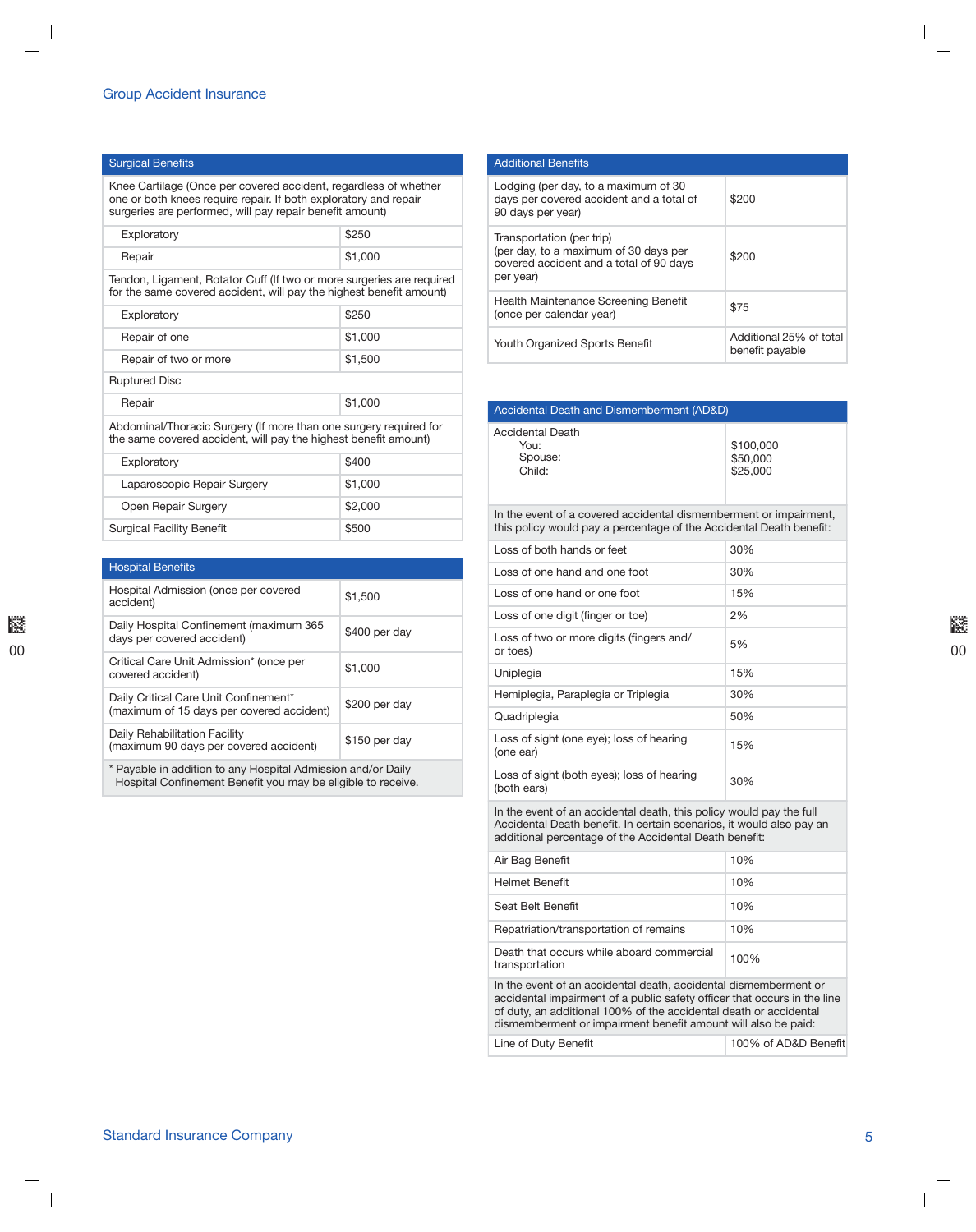### **Important Details** Here's where you'll find the nitty-gritty details about Accident insurance.

#### **Portability**

This coverage is portable. That means that you may be able to continue your coverage through direct bill if your employment ends, the group policy terminates or your insurance ends because you no longer meet the eligibility requirements.

#### **Eligibility Requirements**

To be eligible for this coverage, you must be 18 years old or older, a regular employee of City of Hampton, actively working in the United States at least 30 hours per week and a citizen or resident of the United States. Temporary and seasonal employees, full-time members of the armed forces, leased employees and independent contractors are not eligible.

You can also cover your children from birth through age 25. Your children cannot be insured by more than one employee. Your spouse or children must not be full-time member(s) of the armed forces. You cannot be insured as both an individual and a dependent.

A minimum number of eligible employees must apply and qualify for the proposed plan before Accident insurance coverage can become effective.

#### **Your Effective Date**

You must satisfy the eligibility requirements listed above, serve an eligibility waiting period, agree to pay premium, and be actively at work (able to perform all normal duties of your job) on the day before the scheduled effective date of insurance.

If you are not actively at work on the day before the scheduled effective date of insurance, your insurance will not become effective until the day after you complete one full day of active work as an eligible employee.

Please contact your human resources representative or plan administrator for more information regarding the requirements that must be satisfied for your insurance to become effective.

#### **Exclusions**

Benefits are not payable if an accident is caused by or contributed to any of the following:

- War or any act of war
- Suicide or other intentionally self-inflicted injury, while sane or insane
- Committing or attempting to commit an assault, felony or act of terrorism
- Active participation in a violent disorder or riot
- The voluntary use or consumption of any poison, chemical compound, drug or alcohol in excess of the legal limit in the state your accident occurred
- Sickness existing at the time of the accident, including any medical or surgical treatment or diagnostic procedure for a sickness
- Travel or flight in or on any aircraft, except as a farepaying passenger on a commercial aircraft
- Engaging in high-risk sports or activities such as (but not limited to) bungee jumping, parachuting, base jumping, mixed martial arts or mountain climbing
- Practicing for, or participating in, any semiprofessional or professional competitive athletic contests for which any type of compensation or remuneration is received
- Routine eye exams and dental procedures other than a crown or extraction for a tooth or teeth as a result of a covered accident
- Riding in or driving any automobile in a race, stunt show or speed test
- Cosmetic surgery or other procedure to improve appearance, unless it is necessary to correct a deformity or restore bodily function after a covered accident
- An accident that occurs while you or your dependent is incarcerated in a jail or penal or correctional institution

#### **When Your Insurance Ends**

Your insurance ends if you notify your employer or policyholder to terminate your coverage, you stop making premium payments, your employment terminates, you cease meeting the member definition or the group policy terminates.

Child and spouse insurance ends when your insurance ends, they cease to meet the definition of child or spouse, you stop making premium payments for child or spouse insurance, spouse or child insurance is no longer offered under the group policy or the group policy terminates.

#### **Group Insurance Certificate**

If coverage becomes effective and you become insured, you will receive a group insurance certificate containing a detailed description of the insurance coverage, including the definitions, exclusions, limitations, reductions and terminating events. The controlling provisions will be in the group policy. The information present in this summary does not modify the group policy, certificate or the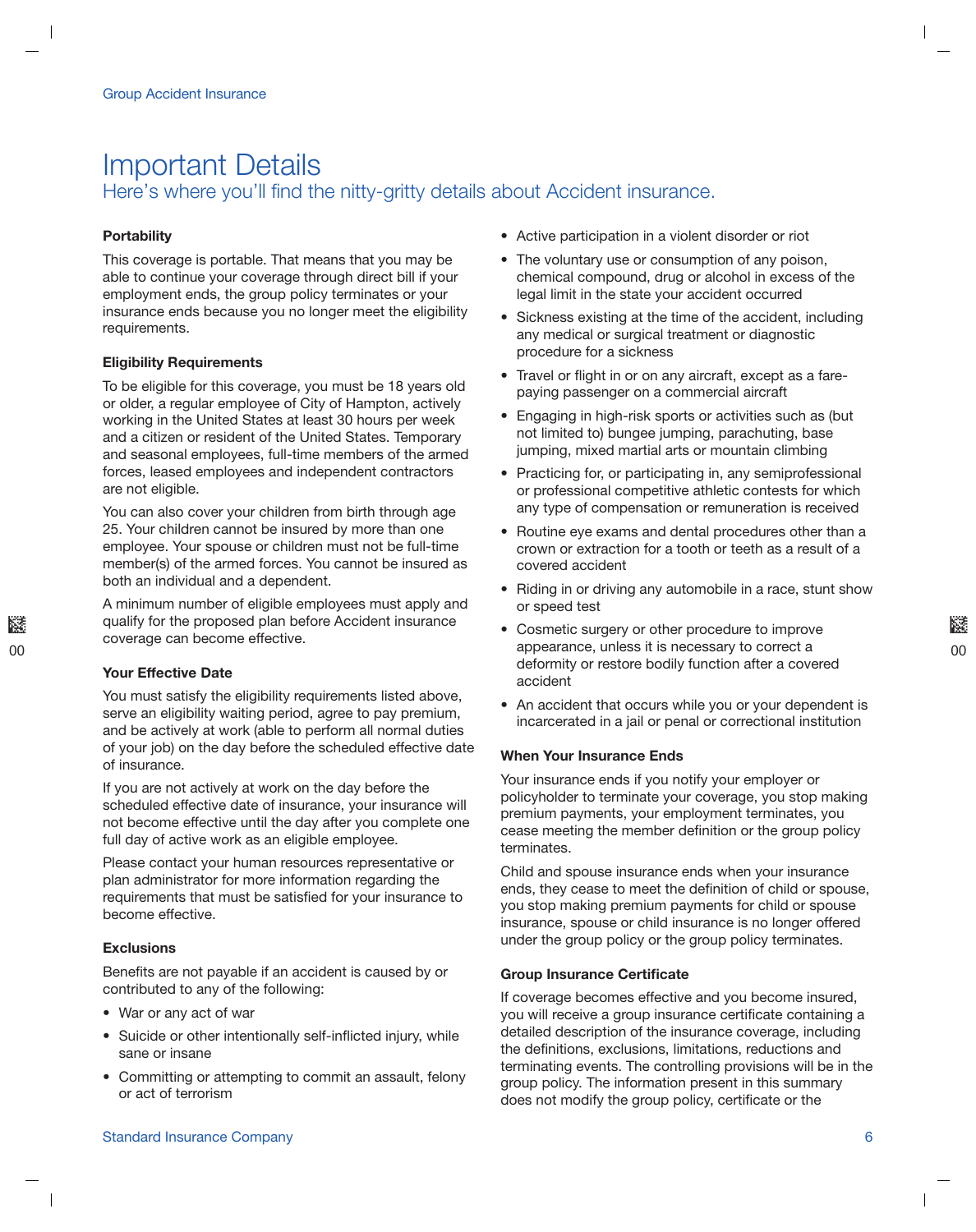insurance coverage in any way.

#### **About Standard Insurance Company**

For more than 100 years, we have been dedicated to our core purpose: to help people achieve financial well-being and peace of mind. Headquartered in Portland, Oregon, The Standard is a nationally recognized provider of group employee benefits. To learn more about products from The Standard, visit us at www.standard.com.

The Standard is a marketing name for StanCorp Financial Group, Inc. and subsidiaries. Insurance products are offered by Standard Insurance Company of Portland, Oregon, in all states except New York. Product features and availability vary by state and are solely the responsibility of Standard Insurance Company.

This is a limited benefit policy.

GP0614-ACC

Standard Insurance Company<br>1100 SW Sixth Avenue Portland OR 97204

www.standard.com

SI 17615-D-VA-760669 (10/21) 6933885-764469